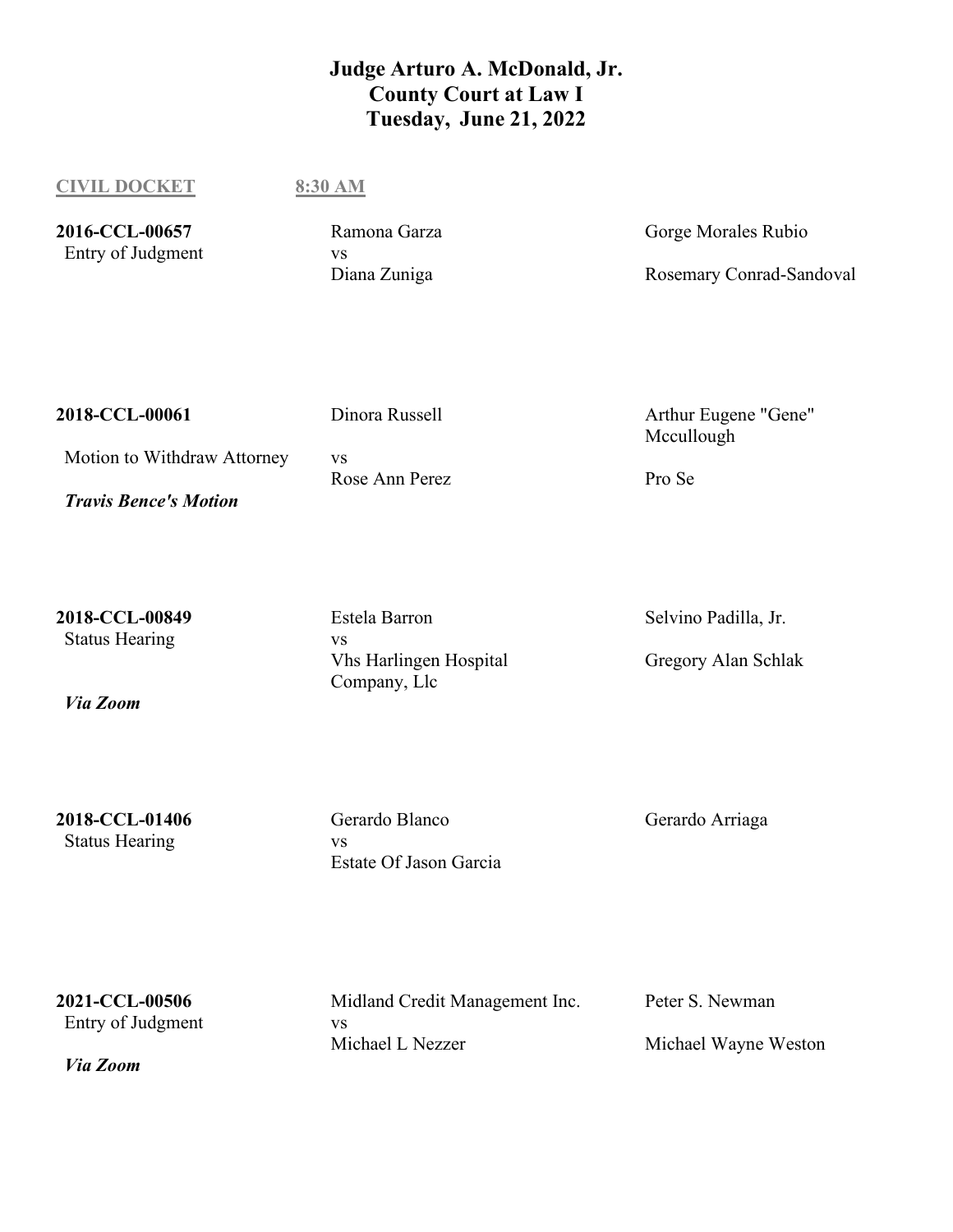## **Judge Arturo A. McDonald, Jr. County Court at Law I Tuesday, June 21, 2022**

**2022-CCL-00127** Francisca Camarillo Jason Palker Motion to Compel Mediation vs

Allstate Vehicle And Property Insurance Company

Rosemary Conrad-Sandoval

#### **DEFAULT JUDGMENT 8:30 AM**

Default Hearing vs

**2021-CCL-00344** Lacks Valley Stores, Ltd.. Jose Wilfredo Hernandez Kristina Salazar Mendoza

#### **DCC/TRIAL SETTINGS 10:00 AM**

| 2022-CCL-00127            | Francisca Camarillo                                              | Jason Palker             |
|---------------------------|------------------------------------------------------------------|--------------------------|
| Docket Control Conference | VS                                                               |                          |
| (telephonic)              |                                                                  |                          |
|                           | <b>Allstate Vehicle And Property</b><br><b>Insurance Company</b> | Rosemary Conrad-sandoval |

| 2016-CCL-00019            | Maria Magdalena Gonzalez | Roberto Rene Garcia  |
|---------------------------|--------------------------|----------------------|
| Docket Control Conference | VS                       |                      |
| (telephonic)              |                          |                      |
|                           | Luis Angel Quiroz        | Nicholas Owen Denzer |